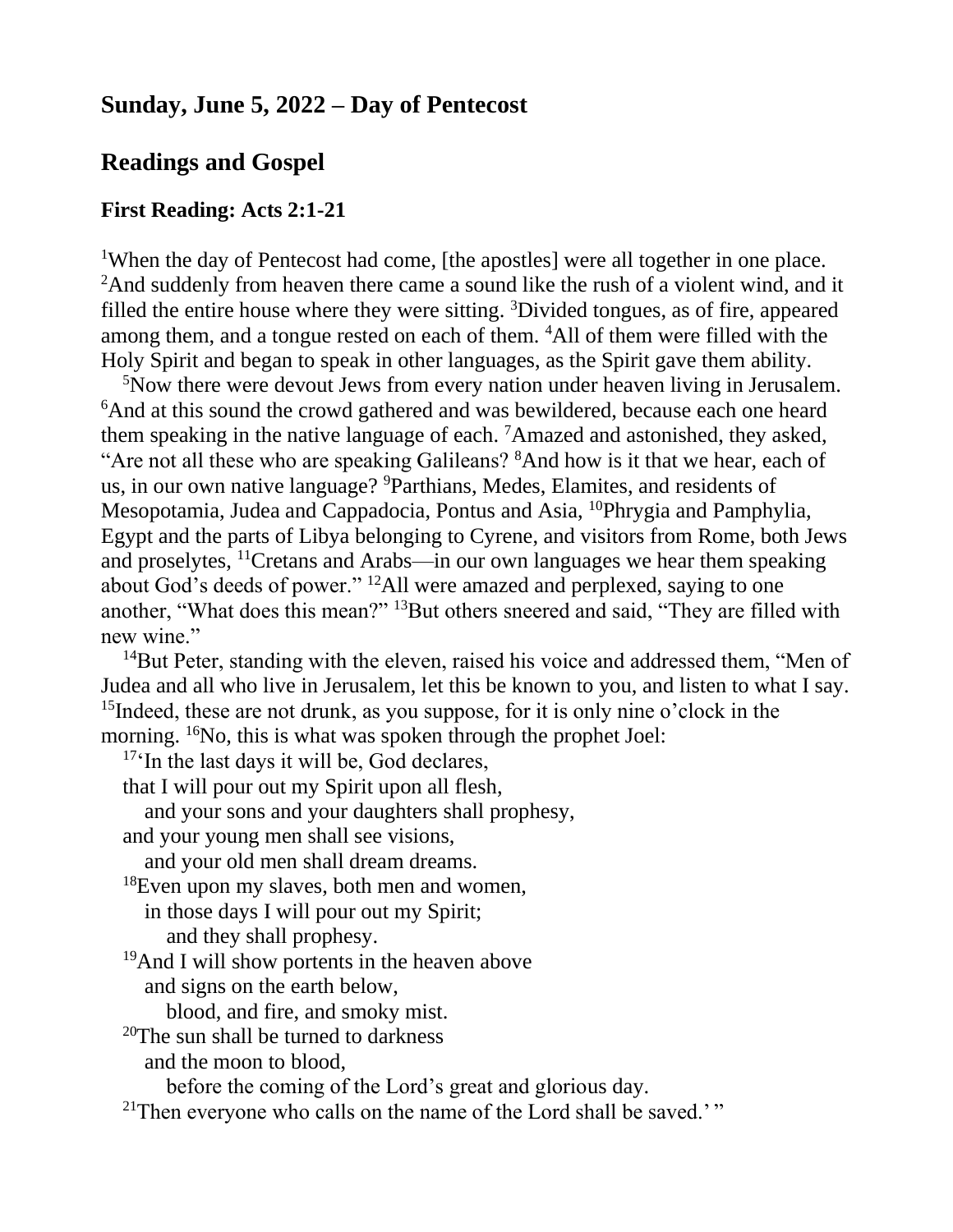### **Psalmody: Psalm 104:24-34, 35b**

<sup>24</sup>How manifold are your **<sup>|</sup>** works, O LORD! In wisdom you have made them all; the earth is full  $\vert$  of your creatures.

## <sup>25</sup>**Yonder is the sea, great and wide, with its swarms too man- <sup>|</sup> y to number, living things both <sup>|</sup> small and great.**

<sup>26</sup>There go the ships **<sup>|</sup>** to and fro, and Leviathan, which you made for the **<sup>|</sup>** sport of it.

## <sup>27</sup>**All of them <sup>|</sup> look to you to give them their food <sup>|</sup> in due season. R**

<sup>28</sup>You give it to them; they <sup> $\vert$ </sup> gather it; you open your hand, and they are filled **<sup>|</sup>** with good things.

# <sup>29</sup>**When you hide your face, <sup>|</sup> they are terrified; when you take away their breath, they die and return <sup>|</sup> to their dust.**

<sup>30</sup>You send forth your Spirit, and they **<sup>|</sup>** are created; and so you renew the face **<sup>|</sup>** of the earth.

## <sup>31</sup>**May the glory of the LORD en- <sup>|</sup> dure forever; O LORD, rejoice in <sup>|</sup> all your works. R**

<sup>32</sup>You look at the earth **<sup>|</sup>** and it trembles; you touch the mountains **<sup>|</sup>** and they smoke.

# <sup>33</sup>**I will sing to the LORD as long <sup>|</sup> as I live; I will praise my God while I <sup>|</sup> have my being.**

<sup>34</sup>May these words of **<sup>|</sup>** mine please God. I will rejoice **<sup>|</sup>** in the LORD.

35b**Bless the LORD, <sup>|</sup> O my soul. Hal- | lelujah! R**